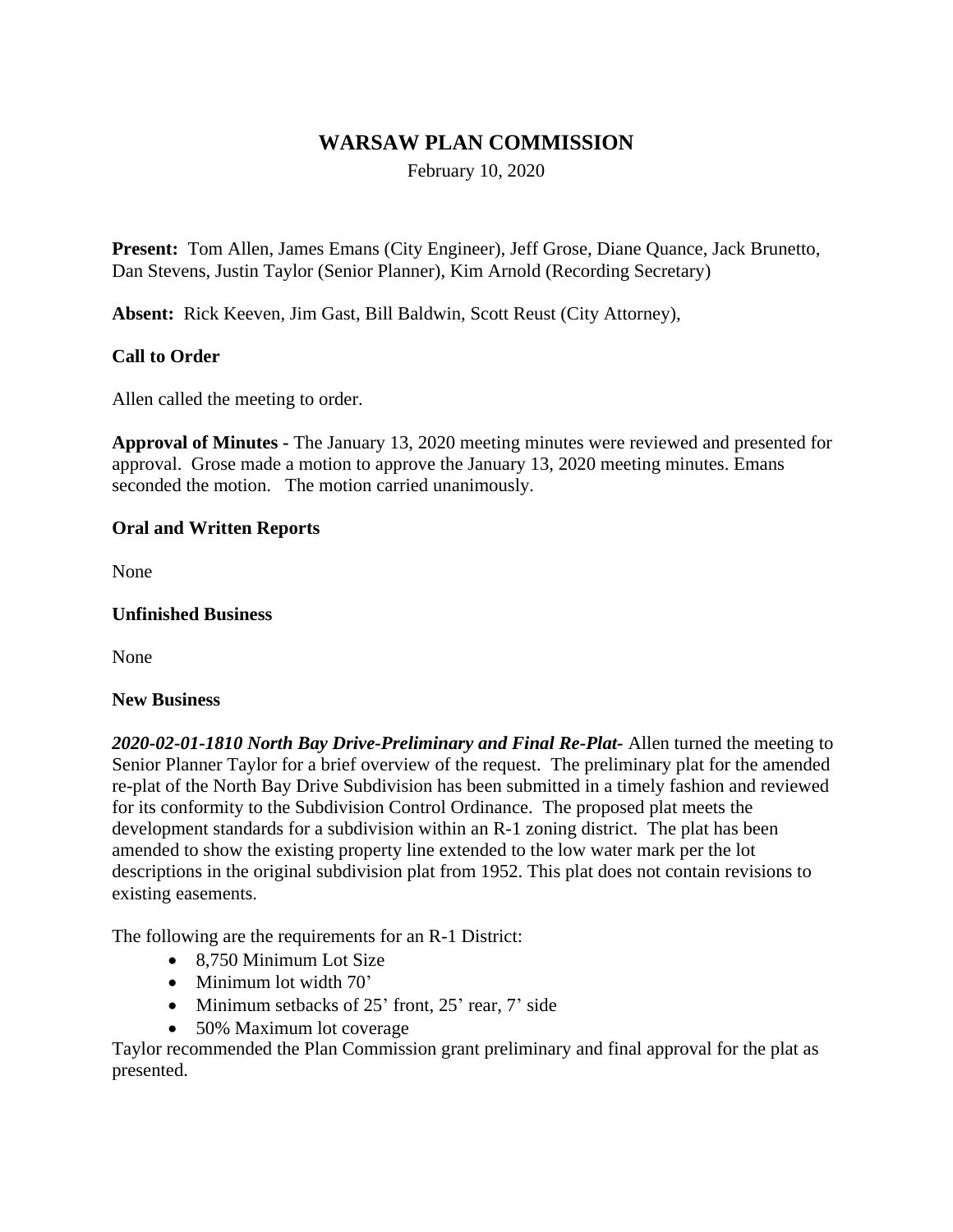Allen opened the meeting to any person wishing to speak in favor or against the petition. Attorney Steve Snyder, representing the property owner, was present to explain the request and answer any questions. He stated the request is necessary to correct an error made by the surveyor on the middle lot. He provided Commission members with a hand out to clarify the requested revision. The revision is to correct a mistake on the proper dimension from the street to the water's edge. Grose made a motion to approve the Preliminary Plat. Emans seconded the motion. The motion passed unanimously. Quance made a motion to suspend the rules and vote on the Final Plat. Brunetto seconded the motion. The motion passed unanimously. Quance made a motion to approve the Final Plat for *2020-02-01-1810 North Bay Drive.* Stevens seconded the motion. The motion passed unanimously.

*2020-02-02-802 E. Center St.-802 Center LP-Preliminary Plat***-** Allen turned the meeting over to Senior Planner Taylor for a brief explanation of the request. The preliminary plat for the 802 Center Subdivision has been submitted in a timely fashion and reviewed for its conformity to the Subdivision Control Ordinance. The proposed lot meets the development standards for a subdivision within R-2 and R-3 zoning districts. This plat merges (12) lots to create (1) 2.37-acre lot. The alleyway running east west through the property will be vacated to accommodate future development. Access to utilities will be maintained along Market St with the addition of an easement in the south east corner.

The following are the requirements for an I-2 District:

- $\bullet$  6,000 7,200 Minimum Lot Size
- Minimum lot width  $50^\circ 60^\circ$
- Minimum setbacks of 25' front, 15'-20' rear, 5'-6' side
- 50% 65% Maximum lot coverage
- $\bullet$

The proposed plat meets all of the subdivision requirements concerning lot sizes. The plat includes a sewer easement along the south property line. Taylor recommended the approval of the Preliminary Plat.

Allen opened the meeting to any person wishing to speak in favor or against the petition. No person was present to speak for or against the petition. Allen closed the meeting to the public. Grose made a motion to approve the Preliminary Plat *2020-02-02-802 E. Center St.-* Emans seconded the motion. The motion passed unanimously.

*2020-02-03-Bell Drive South Sub-Division-Zimmer Biomet- Preliminary and Final Plat-* Allen turned the meeting to Senior Planner Taylor for an overview of the request. The preliminary and final re-plat for the Zimmer Biomet South Subdivision been submitted in a timely fashion and reviewed for its conformity to the Subdivision Control Ordinance. The proposed lots meet all of the development standards for a subdivision in an I-2 zoning district. This plat divides (1) lot to create (3) lots with an average size of 4.7 acres. Utilities will be accessed from Bell Dr. The proposed plat meets all of the subdivision requirements for an I-2 zoning district. (see below)

The following are the requirements for an I-2 District:

- 5,000 sq. ft. minimum lot size
- Minimum setbacks of 15' front, 25' rear, 10' side